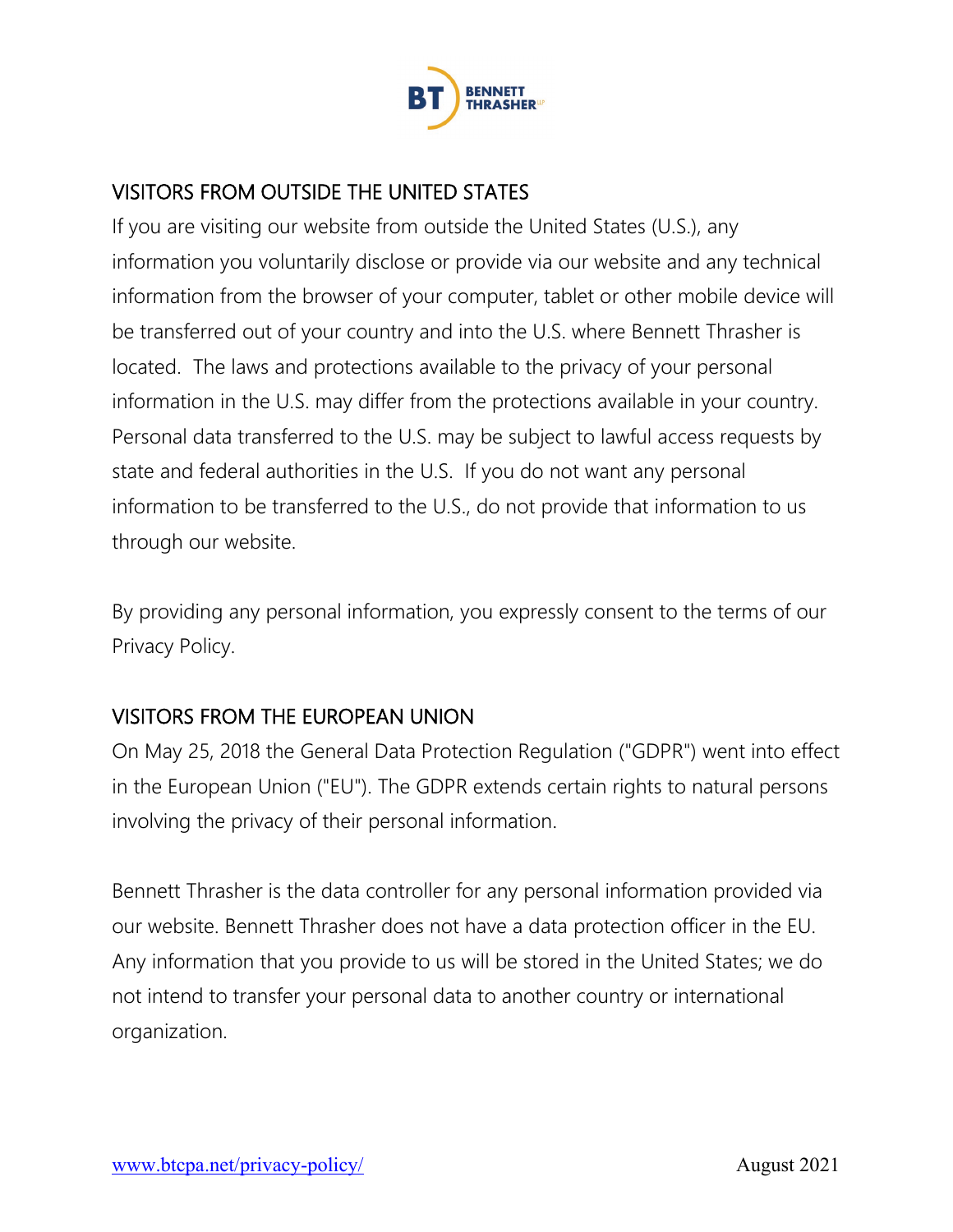

We will retain any personal information that you provide via our website for seven (7) years from the date you provided or last updated that information, unless you request that information be deleted at an earlier date. If that information is subject to a litigation hold, or is required to assert or defend a legal claim, then we will hold that information until the claim or action is finally resolved.

Under the GDPR individuals are granted the following rights:

## Right of Access

You have the right to ask what personal information we have about you in our possession. You have the right to obtain a copy of your personal data free of charge so long as it does not adversely affect the rights of others. We may charge a reasonable fee based on administrative costs for additional copies. The right of access includes the right to request that we update, correct or complete your personal information in our possession.

### Right of Erasure

You have a right to request that data be deleted or erased when it is no longer needed for the purposes for which it was collected or processed, when you withdraw your consent, when data is unlawfully processed, to comply with a legal obligation of the EU or a Member State, or when you object to the processing and we are unable to demonstrate compelling, legitimate grounds for the processing which overrides your rights, freedoms or interests. Personal data does not have to be erased when and to the extent it is necessary "for the establishment, exercise, or defense of legal claims."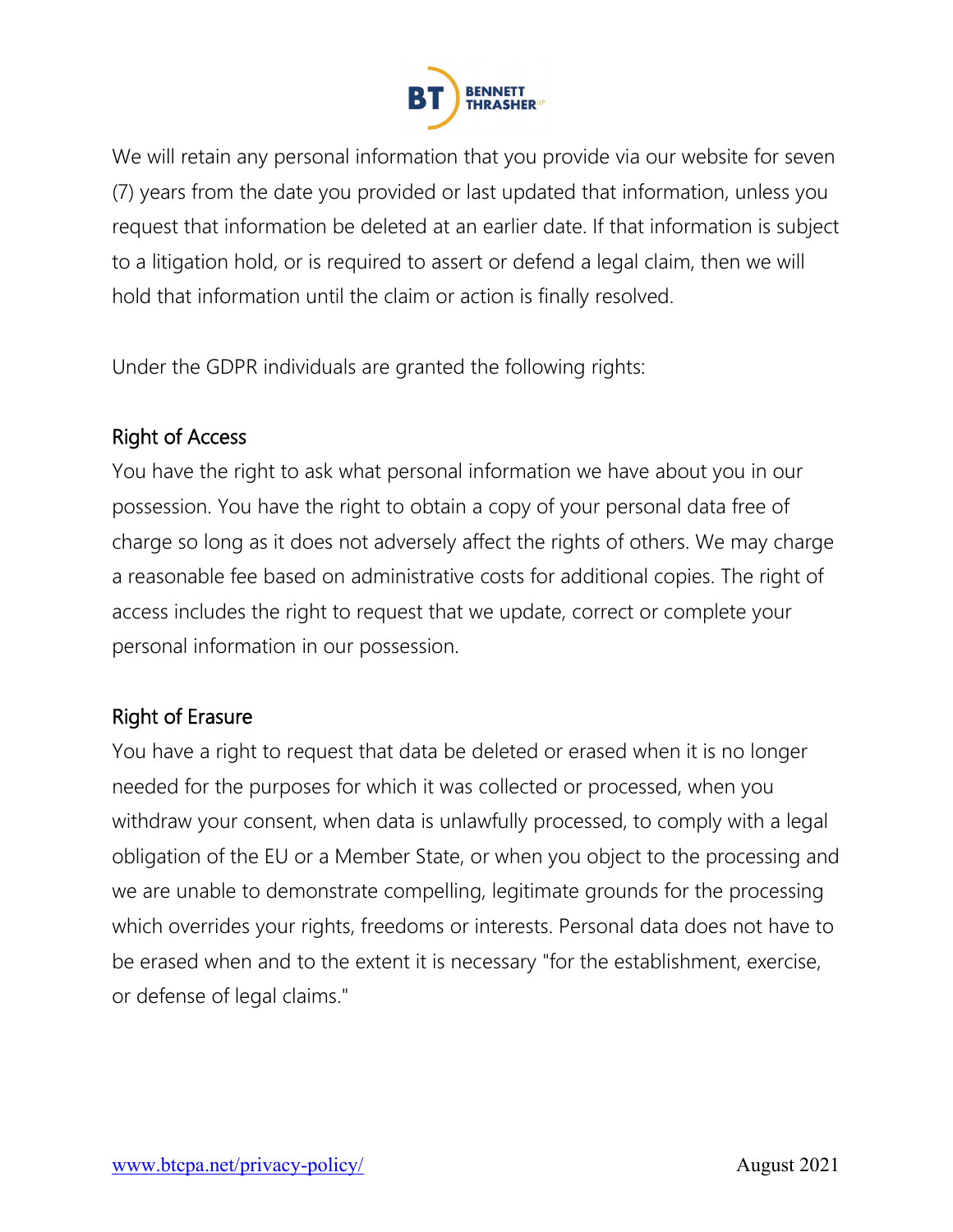

## Right to Restrict Processing

You have a right to restrict the processing of your personal data when you contest the accuracy of the personal data in our possession until we are able to verify its accuracy. You also have the right to restrict processing, if the processing is unlawful and you oppose its erasure and request restriction instead.

## Right to Data Portability

The right to data portability is triggered when processing activity was based on your consent, or was necessary for the performance of a contract, and the processing was carried out by automated means. This right, however, shall not adversely affect the rights of others.

#### Automated Decision Making

Bennett Thrasher does not utilize automated decision-making. You have the right not to be subjected to decision-making based solely on automated processing or profiling that either significantly affects you or results in some sort of legal effect. This right does not apply to decisions that are necessary for entering into or performing a contract with you or are based on your explicit consent.

### Right to Object to Processing

You have the right to object to processing when it is based on a "legitimate interest" of the controller or a third party, or to processing that occurs for direct marketing purposes.

### Withdrawing Your Consent

You have the right to withdraw your consent at any time by sending an email to bennett-thrasher@btcpa.net.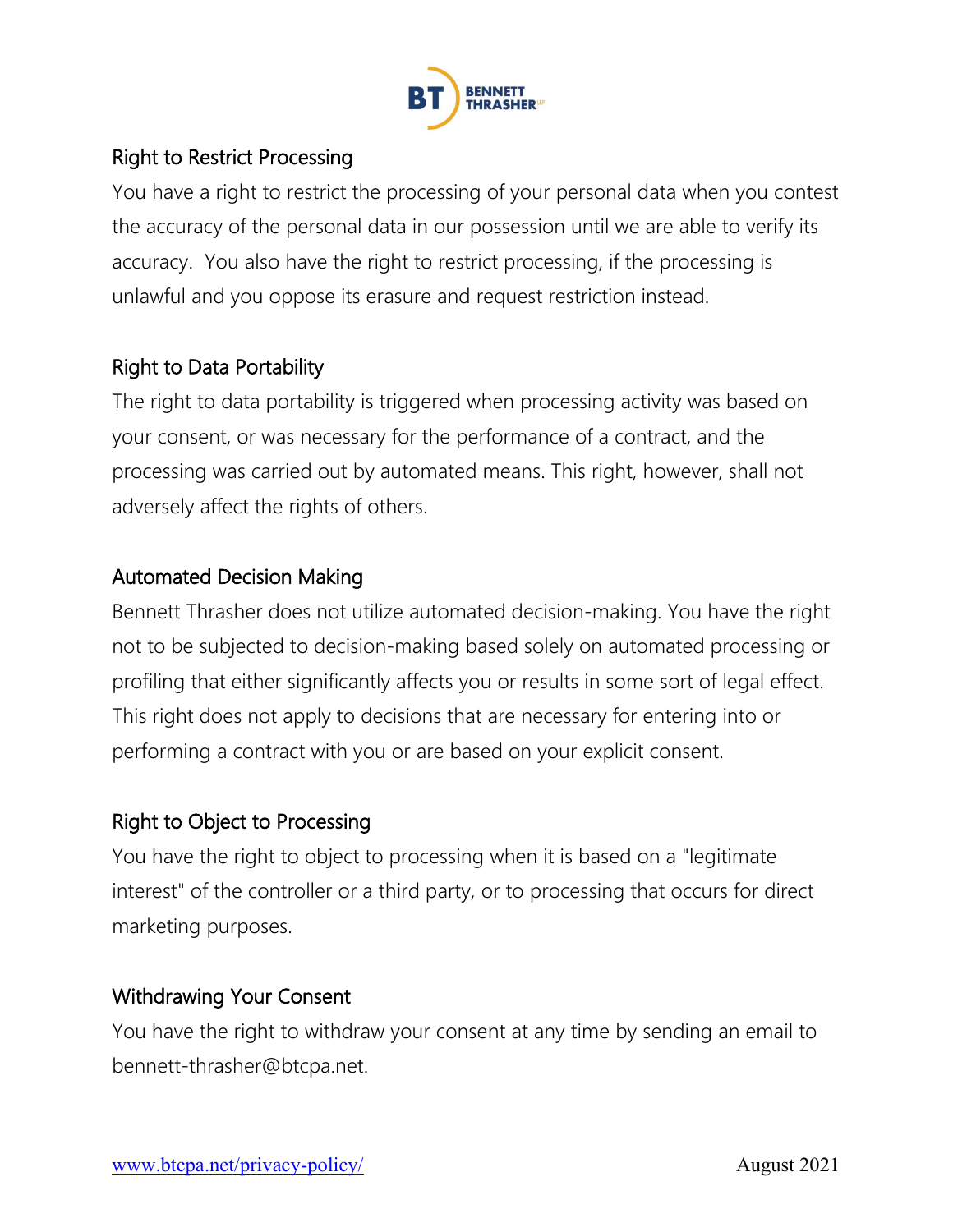

## Right to Complain

You also have the right to lodge a complaint with the supervisory authority about our data privacy practices where you reside.

### How to Exercise These Rights

You can exercise these rights by sending an email Allison.lavelle@btcpa.net.

We will review any requests we receive and will endeavor to respond in a timely manner. For security reasons, we may request specific information from you to help us confirm your identity before taking action on any request, and to ensure your right of access and the exercise any of GDPR right does not adversely affect the rights of others.

We reserve the right to refuse to act on a request, or to charge a reasonable administrative fee when a request is either manifestly unfounded or excessive because of its repetitive character.

### No Legal Advice or Accountant-Client Relationship Intended

Nothing contained in this Privacy Policy, our website or its disclaimer is intended to provide legal advice, or to create a contractual or accountant-client relationship unless otherwise formally established. You agree that visiting our website does not automatically create an accountant-client relationship.

### How to Contact Us

If you have any questions about our Privacy Policy, or would like to share any comments with us, please contact Allison Lavelle, 3300 Riverwood Parkway, Suite 700, Atlanta, GA 30339, Allison.lavelle@btcpa.net, 770-396-2200.